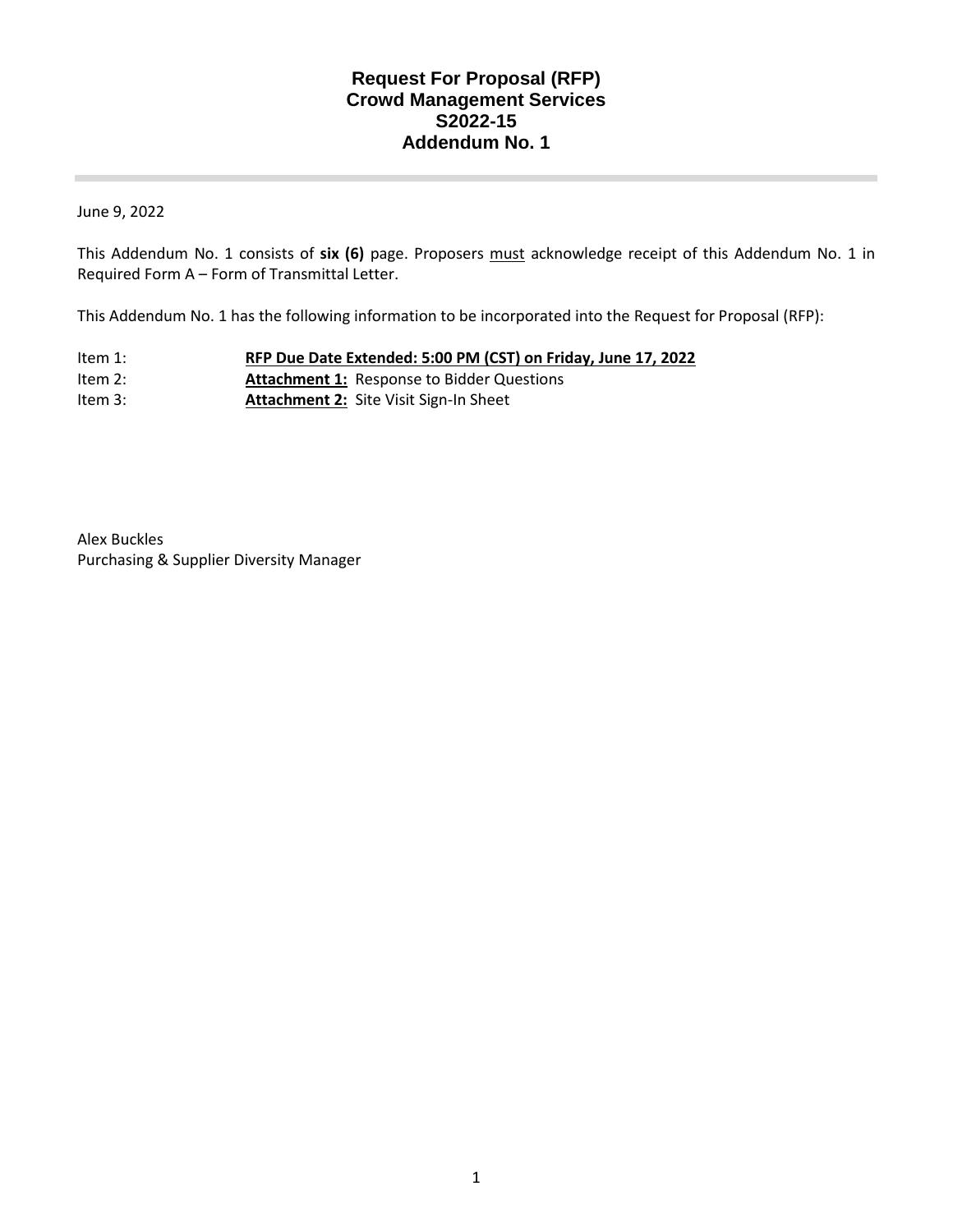|                | <b>Bidders Question:</b>                                                                                                                                                                                                     | McCormick Place   ASM Global Response:                                                                                                                                                                                                     |
|----------------|------------------------------------------------------------------------------------------------------------------------------------------------------------------------------------------------------------------------------|--------------------------------------------------------------------------------------------------------------------------------------------------------------------------------------------------------------------------------------------|
| 1              | Is it possible to only bid on portions or is this an "all or<br>nothing" bid?                                                                                                                                                | Prime contractors must bid on entire procurement                                                                                                                                                                                           |
| $\overline{2}$ | What time period should our pricing submittal reflect? For<br>example, should we provide a i) snapshot bid based on rates<br>as of June 2022 or ii) an annual bid for June 2022 - May<br>2023 including any increases, etc.? | Please provide pricing that your company is<br>comfortable with for at least a year in advance.                                                                                                                                            |
| 3              | Does ASM Global have preferred MBE and WBE<br>provider(s) that the Contractor is required to work with or<br>can Contractor select the MBE and WBE provider(s)?                                                              | Contractors are free to work their own MWBE<br>partners/providers.                                                                                                                                                                         |
| 4              | Are there any incumbent personnel that you would like to<br>retain? If so, what are the seniority dates and wages of those<br>individuals?                                                                                   | This will not be discussed prior to award.                                                                                                                                                                                                 |
| 5              | Is the Security Manager an hourly or salaried employee?<br>Please provide the seniority date and wage for this<br>individual.                                                                                                | This is determined by respondent. Security<br>Manager hours are billed to us per event.                                                                                                                                                    |
| 6              | Please confirm the union status of each position:                                                                                                                                                                            | Security Manager - these are normally non-union<br>positions<br>Supervisor -this is normally a non-union position<br><b>Service Staff see RFP for Union specifications</b><br>24-Hour Security Officer see RFP for Union<br>specifications |
| $\overline{7}$ | For any non-union positions, which holidays are recognized<br>as paid holidays?                                                                                                                                              | <b>None</b>                                                                                                                                                                                                                                |
| 8              | On the Security Services Pricing Structure, there is<br>currently no overtime rate requested for the 24-Hour<br>Security Officer. Why?                                                                                       | This position does need to work beyond an 8-hour<br>shift.                                                                                                                                                                                 |
| 9              | What is the uniform specification for each position? Should<br>uniforms be included in the bill rate or billed separately as<br>incurred?                                                                                    | Please differentiate between Manager/Supervisor,<br><b>Security Guard &amp; Ushers.</b>                                                                                                                                                    |
| 10             | Are there any requirements for annual training or<br>certification training such as CPR/AED and First Aid?                                                                                                                   | CPR/AED, customer service training, de-escalation<br>training, security screening w/ magnetometers and<br>hand wands. Training records should be submitted<br>annually with perc cards.                                                    |
| 11             | Will a list of attendees that participated in the 5/25 Pre-<br>proposal tour meeting at the Wintrust Arena be shared?                                                                                                        | Yes, please see attached.                                                                                                                                                                                                                  |
| 12             | Who is the current security services' provider?                                                                                                                                                                              | Andy Frain Inc.                                                                                                                                                                                                                            |
| 13             | Are the security officers part of a collective bargaining<br>agreement? If so, which one?                                                                                                                                    | To properly answer this more dialogue is need<br>between the McCormick Place and respondent.                                                                                                                                               |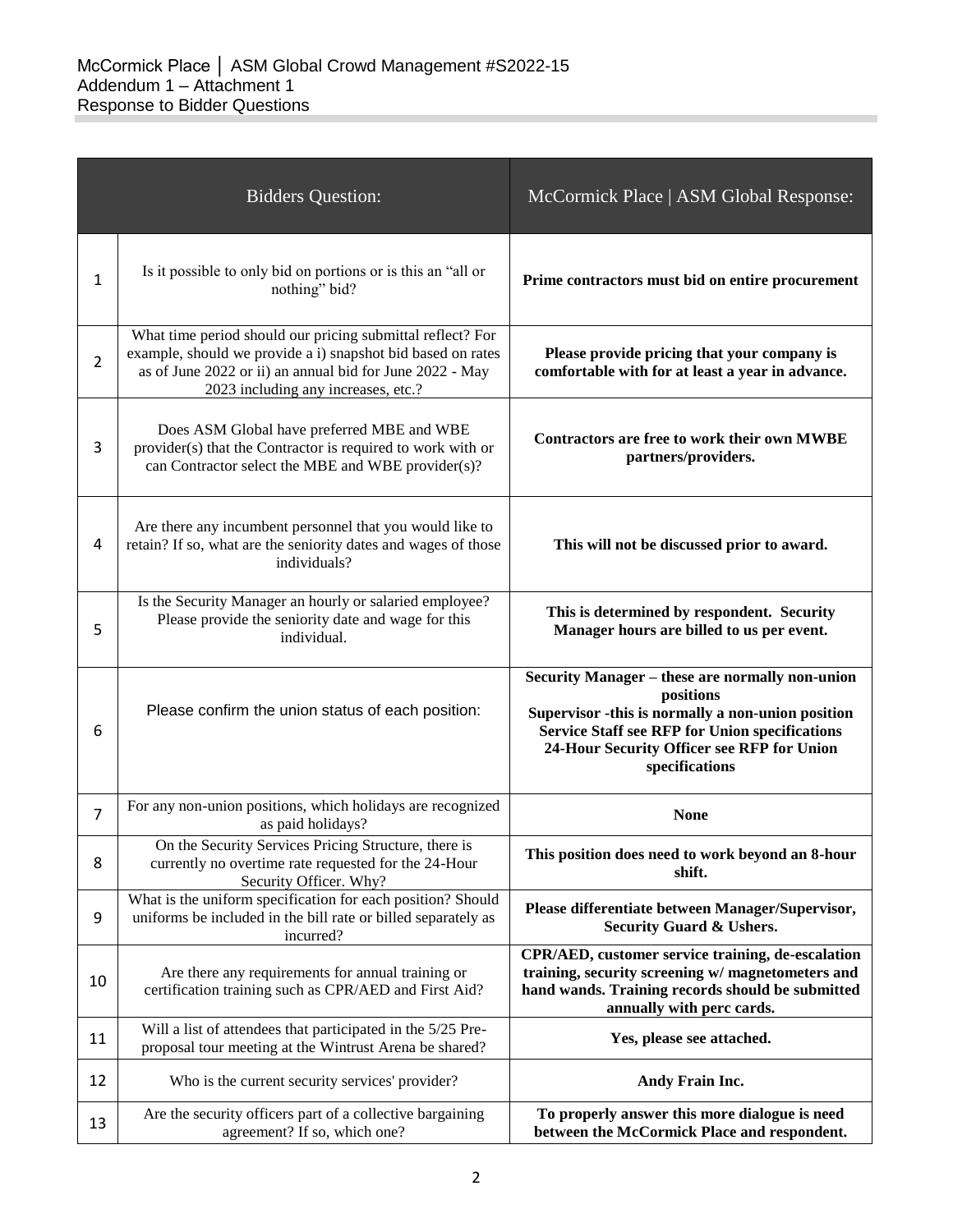## McCormick Place │ ASM Global Crowd Management #S2022-15 Addendum 1 – Attachment 1 Response to Bidder Questions

| 14 | Will a seniority list from the union be shared?                                                                                               | N <sub>0</sub>                               |
|----|-----------------------------------------------------------------------------------------------------------------------------------------------|----------------------------------------------|
| 15 | Is the successful bidder required to be a member of the<br>union?                                                                             | Prime contractor must be signatory to union. |
| 16 | Are all contract-assigned security officers required to have<br>a COVID-19 vaccination? If so, are COVID-19 vaccination<br>boosters required? | Yes and strongly encouraged.                 |
| 17 | Are all positions as outlined in this RFP required to be<br>unarmed?                                                                          | Yes                                          |
| 18 | Are vehicles required; and if so, how many?                                                                                                   | N <sub>0</sub>                               |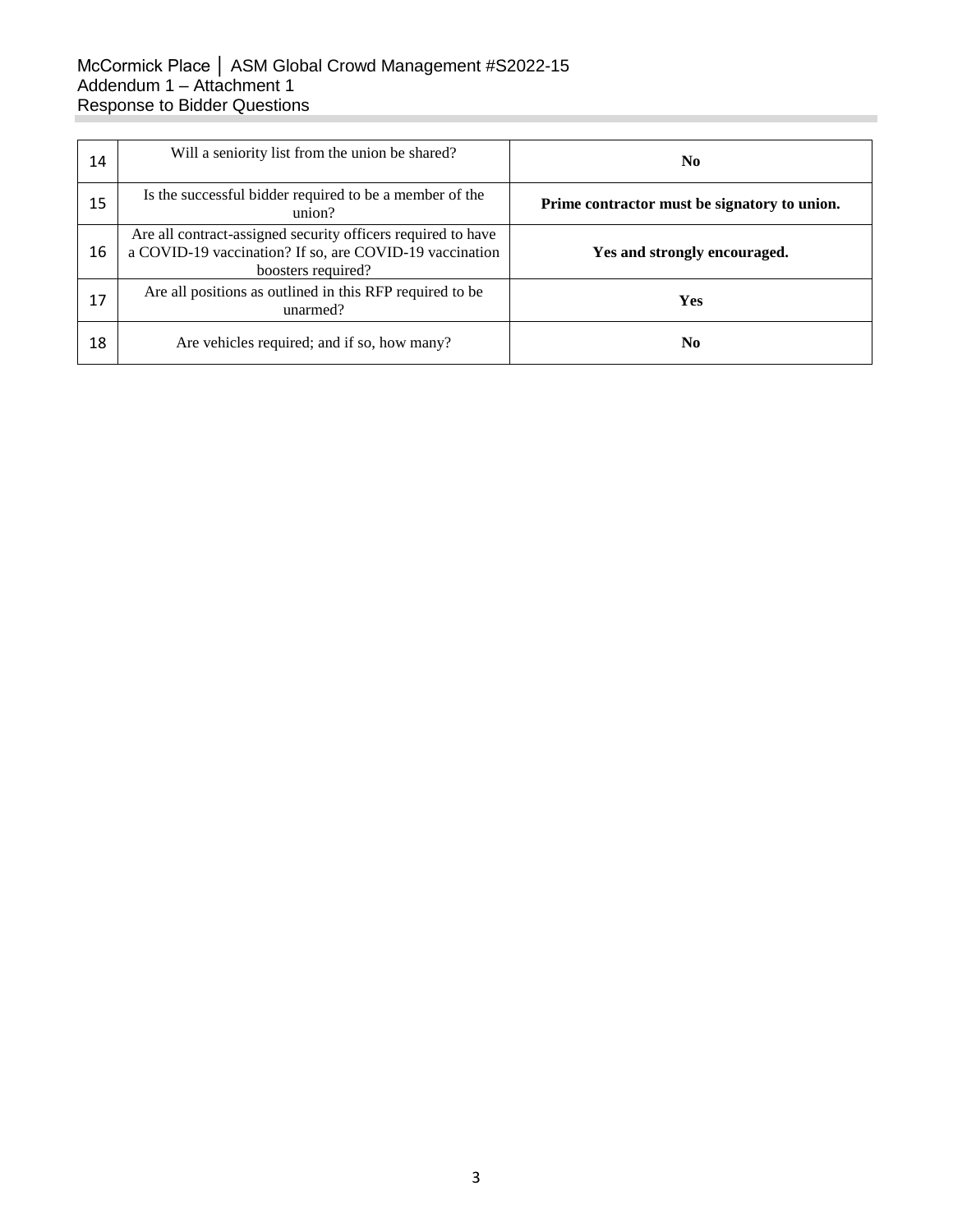| canna         |              |
|---------------|--------------|
| <b>IPCOCO</b> | a<br>Til     |
|               | $\mathbf{r}$ |
| ć<br>ĵ        | ç<br>4-Hot   |
|               | č<br>ŀ       |
|               |              |

Site Visit Attendees<br>Wednesdav Mav 25, 2022

|                                                    |                                                            |                                                              |                    |                                                                         | Wednesday May 25, 2022                                                  |
|----------------------------------------------------|------------------------------------------------------------|--------------------------------------------------------------|--------------------|-------------------------------------------------------------------------|-------------------------------------------------------------------------|
| <b>COMPANY</b>                                     | NAME                                                       | <b>E-MAIL</b>                                                | PHONE              | <b>Owned Business (MBE)</b><br>certified Minority-<br>Is your company a | Is your company a<br>certified Women-<br><b>Owned Business</b><br>(MBE) |
| HBT Securitybroup, Luc Leslie Turner               |                                                            | who @hot security group. com                                 | 273-485-7223       | <b>YES</b><br>D ON                                                      | NO R<br>NES □                                                           |
| Star Securit                                       |                                                            | Le Toshe Maye adminal Starseauthine "con                     | 595989861          | ALS SEA<br>NO <sub>D</sub>                                              | NO <sub>D</sub><br><b>KESPK</b>                                         |
| This decision                                      |                                                            | Schuann MSChuemere<br>Klan-Sowik                             | $52 - 286 - 188$   | NO <sub>U</sub><br>NES □                                                | NES □<br>NO Dr                                                          |
|                                                    |                                                            | Signal SP SEautito Roberick Comoter Rigardier @ Signal M.Cap | 273-678-2185       | <b>VES W</b><br>$\overline{a}$                                          | YES D<br><b>NO</b>                                                      |
| LA Tromas Security CAP. O. Trands athonos @ LATSC. |                                                            |                                                              | 1 pbl.col. ELL was | YES E<br>NO <sub>D</sub>                                                | NES □<br>NO AD                                                          |
| TIAN SECURTY                                       | $\int_{\Omega\cap\mathcal{A}}\int_{\Omega\cup\mathcal{M}}$ | Oht Crosnic Tim-Secountier                                   |                    | YES □<br>NO <sub>D</sub>                                                | TES D<br>NO <sub>D</sub>                                                |
| Tee Socurity                                       |                                                            | Eric Kyyes e.ruer@888 hersecute<br>1000000<br><b>Girl</b>    | 157.88-57          | NES □<br><b>NOW</b>                                                     | NES □<br>NO AC                                                          |
|                                                    |                                                            |                                                              |                    | NES □<br>$\overline{a}$                                                 | NES □<br>NO <sub>D</sub>                                                |
|                                                    |                                                            |                                                              |                    | NES □<br>NO <sub>D</sub>                                                | YES O<br>NO <sub>D</sub>                                                |
|                                                    |                                                            |                                                              |                    | YES D<br>$D$ ON                                                         | NES □<br><b>NO</b><br>$\Box$                                            |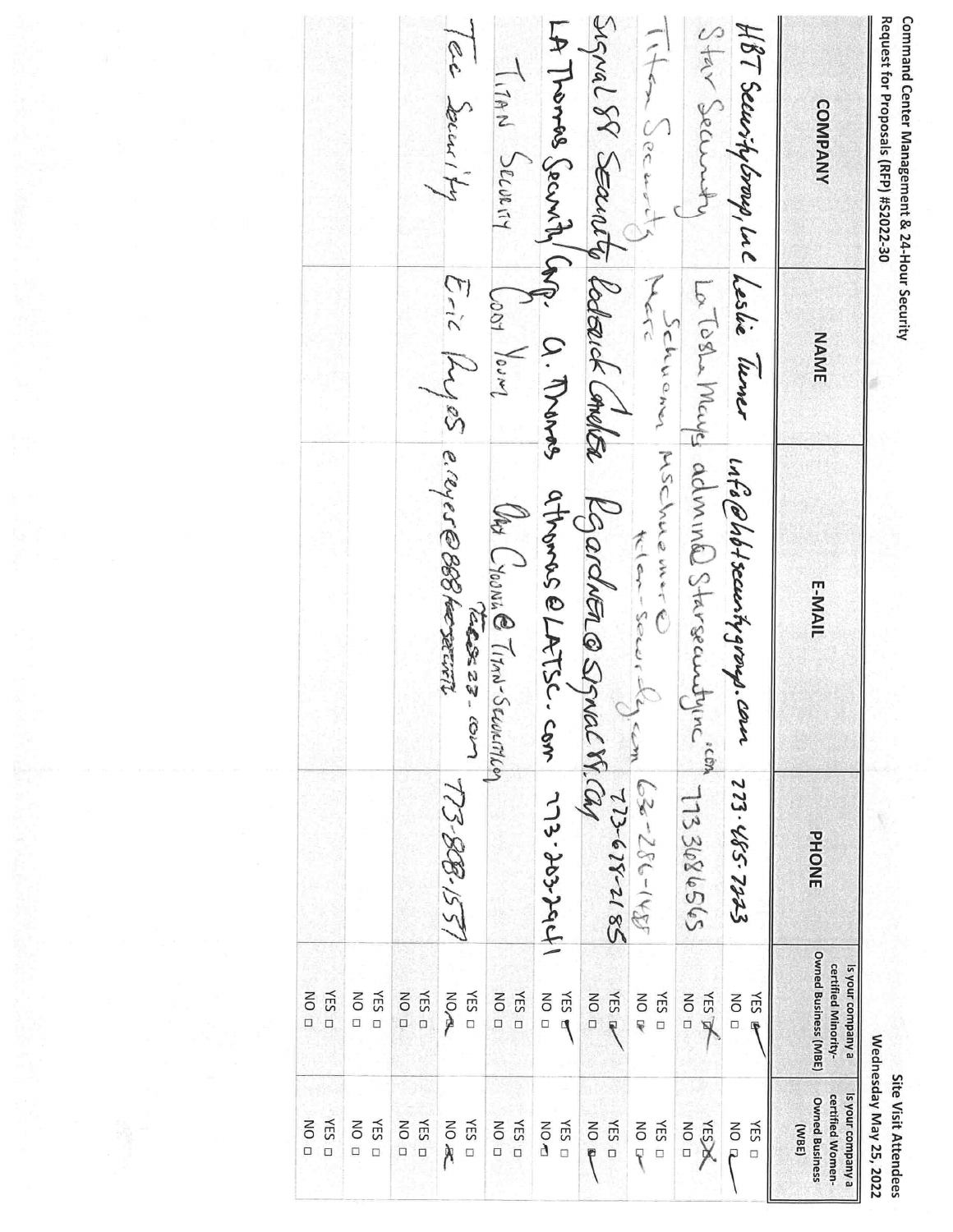| Request for Proposals (RFP) #S2022-30                                                                                                                                                                                                                                                                                 |                  |                                                                                       |                 |                                                                         | Wednesday May 25, 2022<br><b>URBIT AISE WIFEINGER</b>                   |
|-----------------------------------------------------------------------------------------------------------------------------------------------------------------------------------------------------------------------------------------------------------------------------------------------------------------------|------------------|---------------------------------------------------------------------------------------|-----------------|-------------------------------------------------------------------------|-------------------------------------------------------------------------|
| COMPANY                                                                                                                                                                                                                                                                                                               | NAME             | E-MAIL                                                                                | <b>PHONE</b>    | <b>Owned Business (MBE)</b><br>certified Minority-<br>Is your company a | Is your company a<br>certified Women-<br><b>Owned Business</b><br>(MBE) |
| Mes Security Services                                                                                                                                                                                                                                                                                                 | Encia<br>Bledsoe | ebledsved Kotesdetechve agency. Com<br>Jiee @ Katesdetective agenay, com 773-436-3786 | $201 \times$    | YES by<br>NO <sub>D</sub>                                               | D ON<br>NES □                                                           |
| Security Pri Intel                                                                                                                                                                                                                                                                                                    | Effe Reyes       | accountria escuritamentes (85) 637-6950                                               |                 | YES E<br>$\overline{a}$                                                 | YES D<br>NO P                                                           |
|                                                                                                                                                                                                                                                                                                                       |                  | Security the Internet fortsom alw tsom @ security provided and (818) 631-6950         |                 | YES LT<br>NO <sub>D</sub>                                               | NES □<br>NO <sub>E</sub>                                                |
|                                                                                                                                                                                                                                                                                                                       |                  | AGB Investinativo Michael Dalo Michael. deli @agbinvesticative.com 3872641            |                 | <b>NES R</b><br>DOD                                                     | YES E<br>$\overline{a}$                                                 |
| sysoph Sub                                                                                                                                                                                                                                                                                                            |                  |                                                                                       |                 | YES O<br>DO                                                             | YES □<br>NO <sub>D</sub>                                                |
| $\left. \left. \left. \left. \left. \left. \left. \left( \begin{smallmatrix} 1 \\ 1/2 & 0 \end{smallmatrix} \right) \right  \left. \left. \left( \begin{smallmatrix} 1 \\ 1/2 & 0 \end{smallmatrix} \right) \right  \left. \left( \begin{smallmatrix} 1 \\ 1/2 & 0 \end{smallmatrix} \right) \right  \right. \right)$ |                  | West Silsed inson. Siller of Aus. Com S47-844-7859                                    |                 | YES D<br><b>AC DN</b>                                                   | YES D<br><b>NO</b>                                                      |
| Aloug Security                                                                                                                                                                                                                                                                                                        |                  |                                                                                       | $\frac{1}{2}$   | NES □<br>NO <sub>D</sub>                                                | $\overline{a}$<br>YES <sub>O</sub>                                      |
|                                                                                                                                                                                                                                                                                                                       |                  | Debullorenn ETSACOUD-JADEL                                                            | 333 60:27       | $\sqrt{ES}$<br>NO <sub>D</sub>                                          | <b>YES-p</b><br>$\overline{a}$                                          |
| Centurion Inv. +                                                                                                                                                                                                                                                                                                      |                  | Duran Baile forousolutent@gnail.com                                                   | SIZ<br>399.7548 | NES □<br>NO<br>不                                                        | NES □<br><b>NO XX</b>                                                   |
|                                                                                                                                                                                                                                                                                                                       |                  | G300 Security Services Michelle Allen Sentrs Msantus @c, 300 security. Cum            | 7739532785      | <b>VES N</b><br>D ON                                                    | <b>VES W</b><br>$\overline{a}$                                          |

Command Center Management & 24-Hour Security

Site Visit Attendees